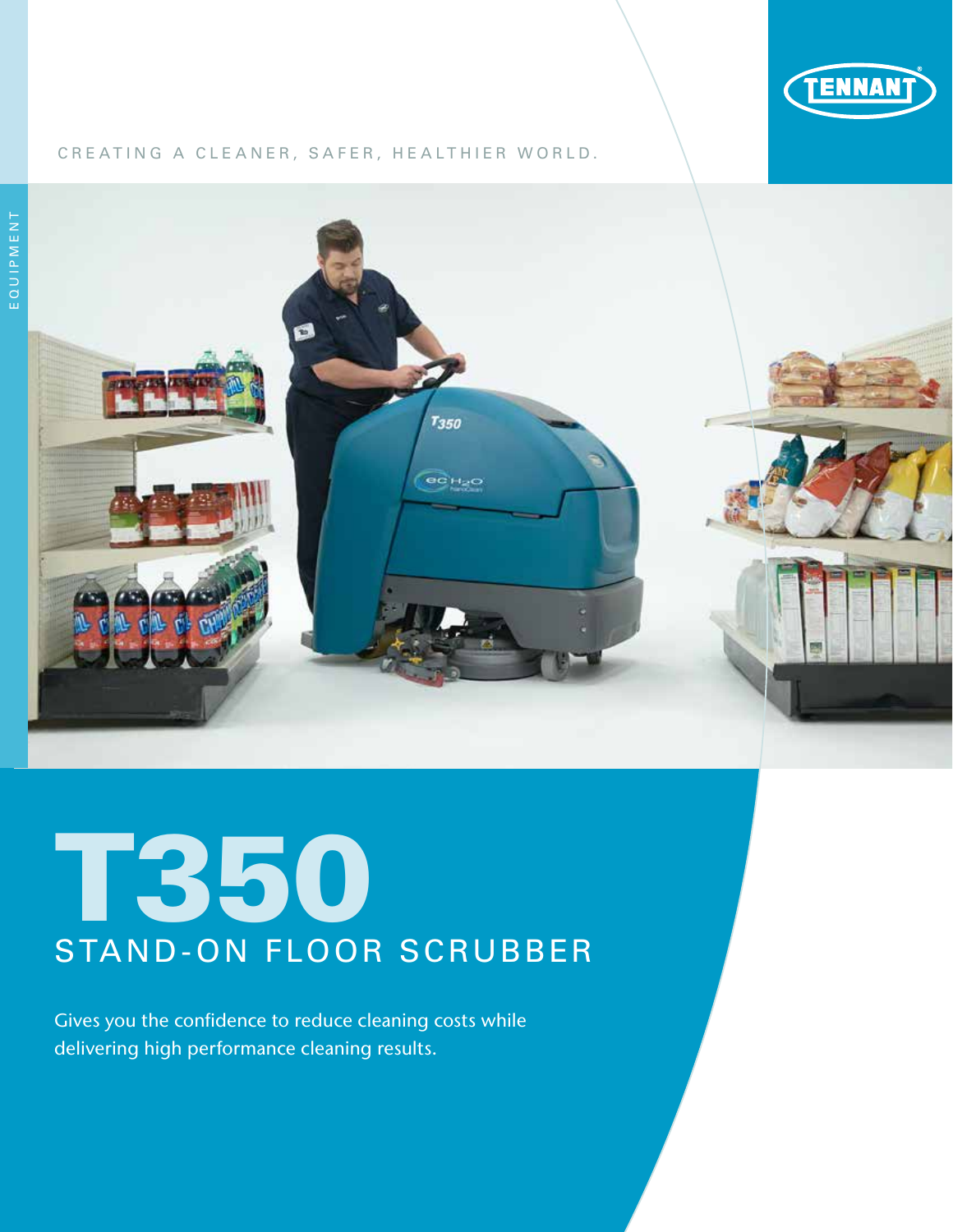# CONFIDENCE COMES FROM CHOOSING EQUIPMENT THAT HELPS YOU MEET YOUR GOALS

T350 PROVIDES CATEGORY LEADING PRODUCTIVITY



*Tennant practical productivity calculations*





# REDUCE COST TO CLEAN

- Clean over 30,000 square feet per hour without sacrificing performance on the floor.
- Maximize uptime with a durable design, easy-to-access mechanicals, and readily available parts and consumables.
- Maximize machine usage with up to 94 minutes between dump and fill cycles and up to 4 hours of battery run time.
- **Simplify training and increase efficiency** with on-board machine instructions for operators.
- **Minimize secondary cleaning operations** with ec-H2O NanoClean® and Severe Environment™ Switch.

## IMPROVE HEALTH AND SAFETY

- Reduce the risk of slip-and-fall accidents and ensure soils are removed from the floor with advanced squeegee design.
- **Ensure operator comfort and control** with ergonomics designed for a stand-on machine with easy-to-use steering and controls.

## ENHANCE FACILITY IMAGE

- Ensure consistent results with programmable Zone Settings™ that reduce dependence on operator set-up for different surfaces and areas.
- Incorporate daytime cleaning with optional Quiet-Mode<sup>™</sup> that reduces machine noise levels to as low as 59.7 dBA.
- **Clean a variety of floor surfaces, including textured and grouted** floors, with excellent down pressure and multiple cleaning pad and brush choices.

## MINIMIZE ENVIRONMENTAL IMPACT

 Reduce water consumption up to 70% and disposal of cleaning detergents into the waste stream with ec-H2O NanoClean® technology.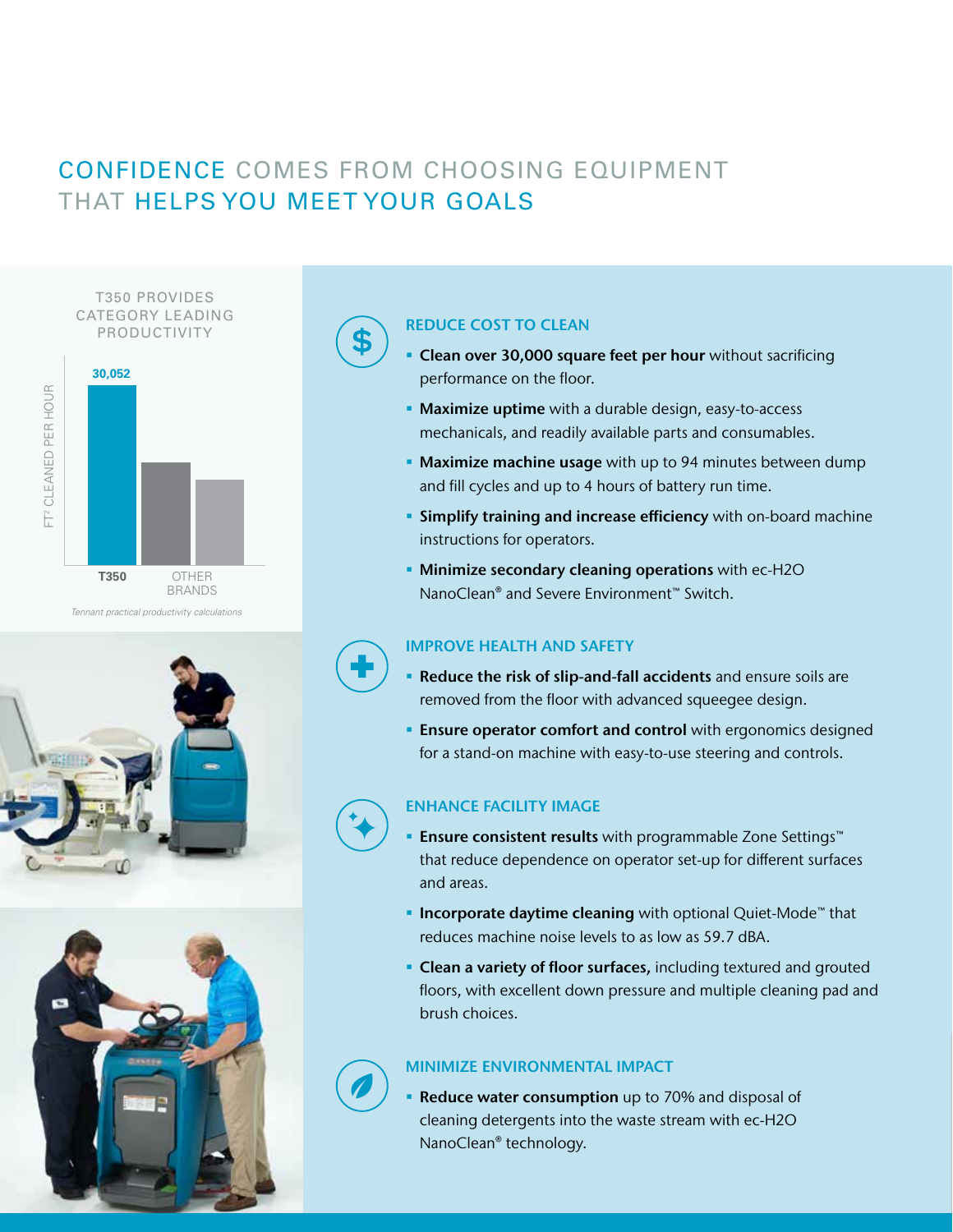# AROUND THE **350**



# INNOVATIVE, EXCLUSIVE TECHNOLOGIES

# **SMART-FILL™**

Smart-Fill™ makes battery maintenance safer by removing the task of checking, opening, and filling flooded batteries.

# **PRO-PANEL®** LCD TOUCHSCREEN TECHNOLOGY

Deliver predictable cleaning results with operator ID, ondemand tutorial videos and customizable Zone Settings™ with Pro-Panel® technology.



Increase productivity, reduce cost to clean and make informed decisions with intelligent insights from IRIS® Asset Manager.



ec-H2O NanoClean® technology electrically converts water into an innovative cleaning solution that cleans effectively, saves money, improves safety, and reduces environmental impact compared to daily cleaning floor chemicals and methods.+

+ec-H2O NanoClean® technology is not suitable for all soils, including heavy concentrations of fats and oils. Depending on the type of soil, conventional chemical cleaners may be required.